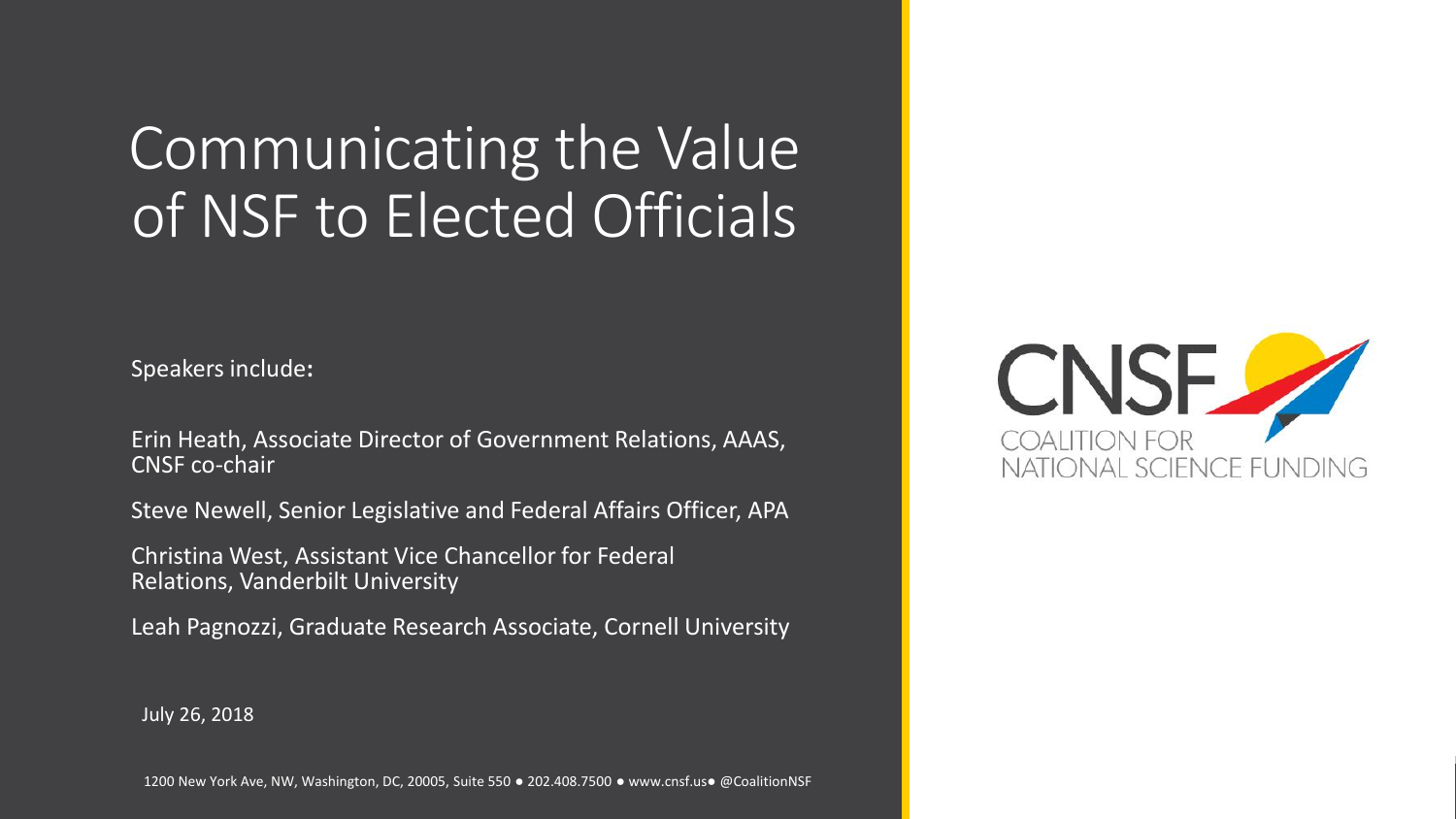•The Coalition for National Science Funding (CNSF) is an alliance of over 130 professional organizations, universities and businesses united by a concern for the future vitality of the national science, mathematics, and engineering enterprise.

•CNSF supports the goal of increasing the national investment in the National Science Foundation's research and education programs in response to the unprecedented scientific, technological and economic opportunities facing the United States.

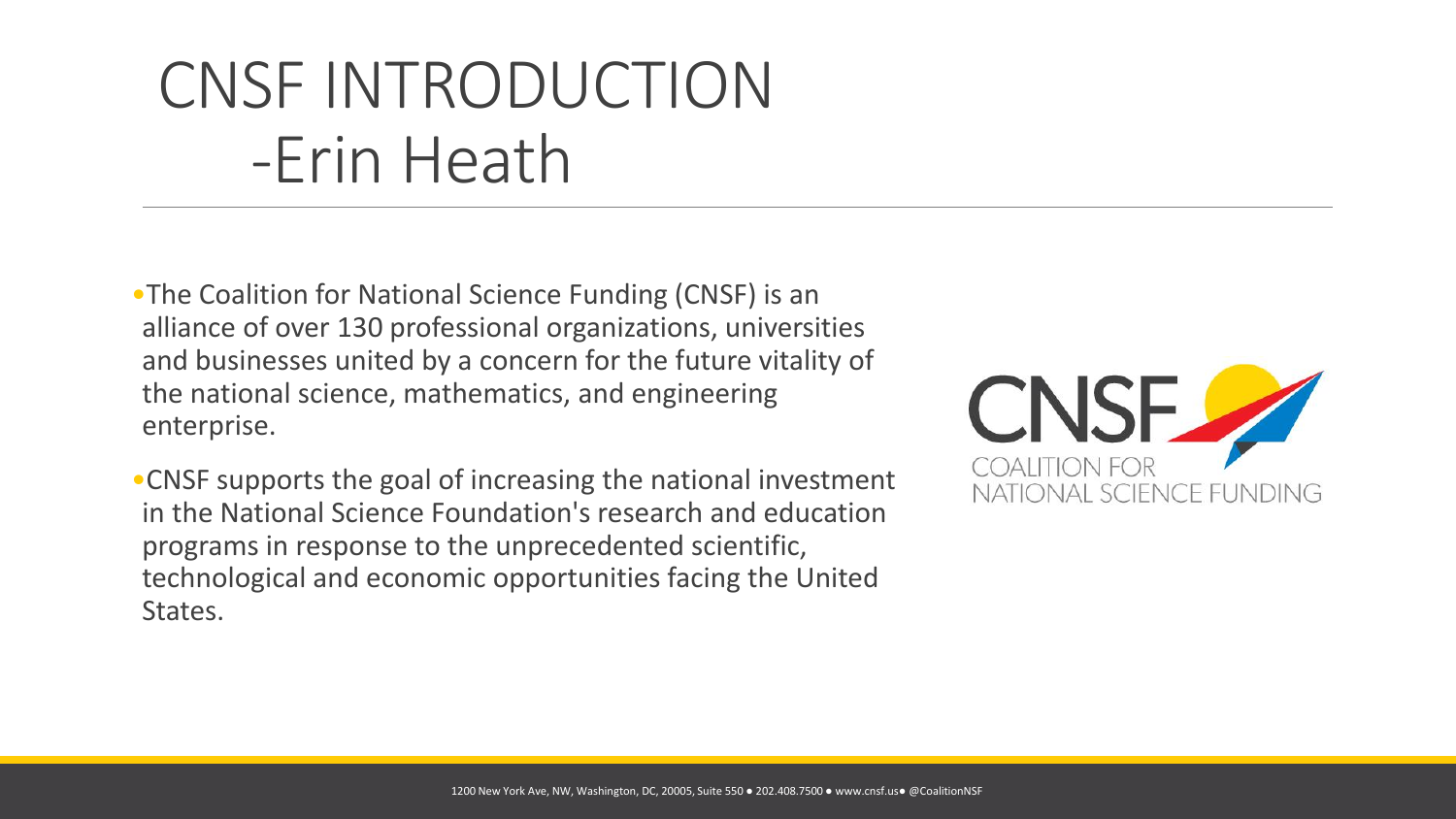•The Coalition for National Science Funding each spring sponsors an exhibition and reception showcasing research made possible by the National Science Foundation.

•Over 30 booths display a wide range of scientific research and education projects, and university researchers and educators are on hand to describe their work to interested Members of Congress and their staffs.

•Each year, the event draws hundreds of Congressional staff, Members of Congress, White House and federal agency leaders, and members of the scientific community.

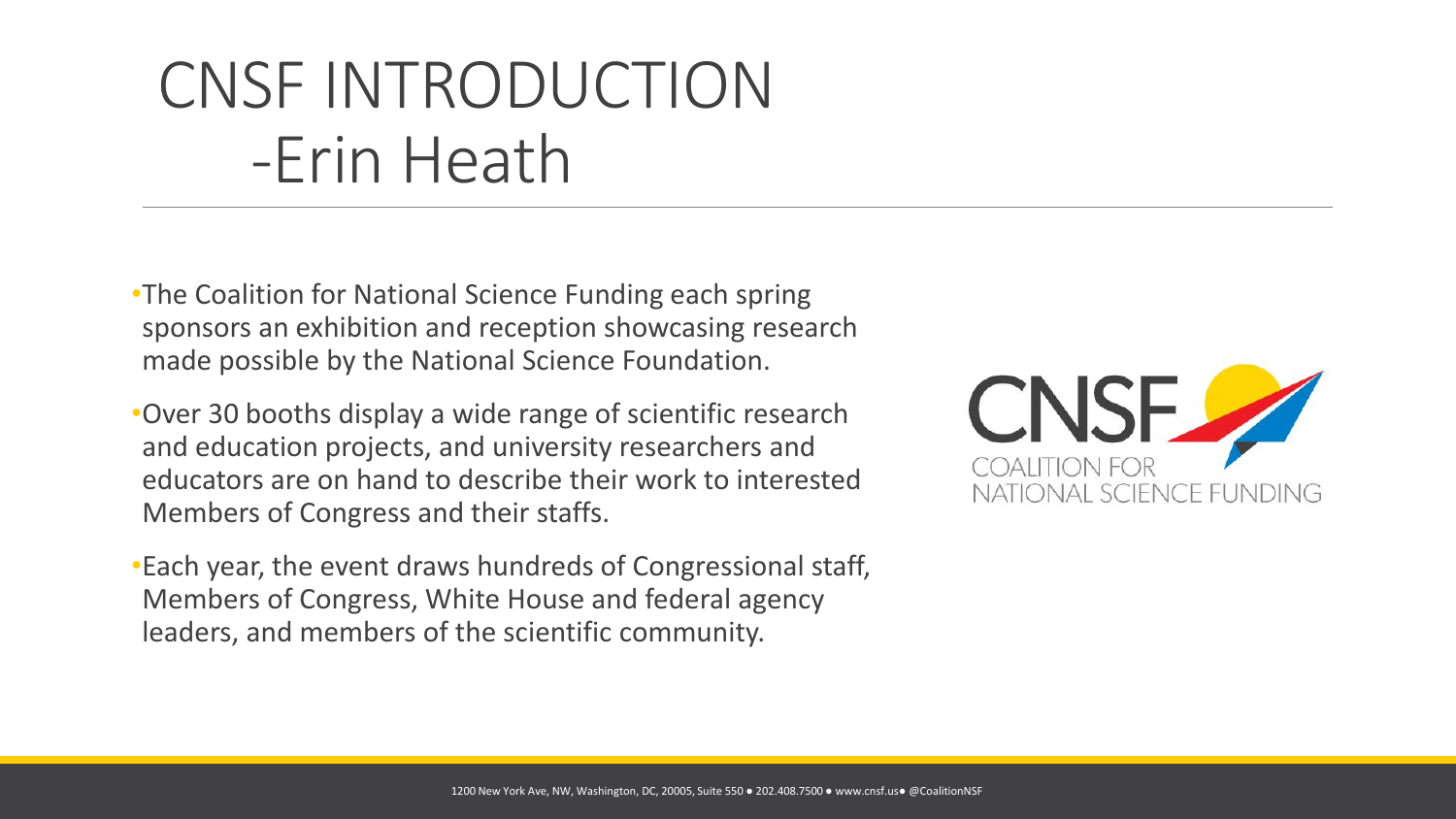

# **EXHIBITORS 2018**

#### **American Economic Association**

Identifying and Removing Barriers to College and Economic Success **BRUCE SACERDOT** Dartmouth College

#### **American Educational Research Association Teacher Knowledge of Noticing Appalachian Students' Thinking in Science**

**MELISSA LUNA** West Virginia University

**American Institute for Medical** and Biological Engineering **Healing Spine Injuries with Next-Generation Bioengineering Technology** SARIT BHADURI and VIJAY GOEL University of Toledo

#### **Computing Research Association** Learning Patterns of Interest from Data Heterogeneity **JINGRUI HE**

Arizona State University

**Cornell University** Cabernet, Copper, Caterpillar & Cement: Using High Energy X-Rays as a Multi-Disciplinary Tool of Discovery AL KOVALESKI, JU-CHEN CHIA, CHRISTOPHER BUDROW, and SRIRAMYA NAJR Cornell High Energy Synchrotron Source

#### **Federation of Associations in Behavioral and Brain Sciences** Responding to the Risk of Hurricanes Harvey and Irma: Choices and Adjustment over Time ROXANE COHEN SILVER University of California, Irvine

#### **Saint Louis University**

Development and Assessment of Full-scale **Experiential Learning Opportunities in Structural** Engineering J. CHRIS CARROLL

**Society for Industrial and Applied Mathematics (SIAM) Transforming Undergraduate Education: Enhancing Computational Skills EMILY EVANS Brigham Young University** 

#### **Society for Industrial** and Organizational Psychology Preparing and Inspiring the Future STEM Workforce with Innovative STEM-Focused High Schools **TARA REHRENE**

Genrae Was

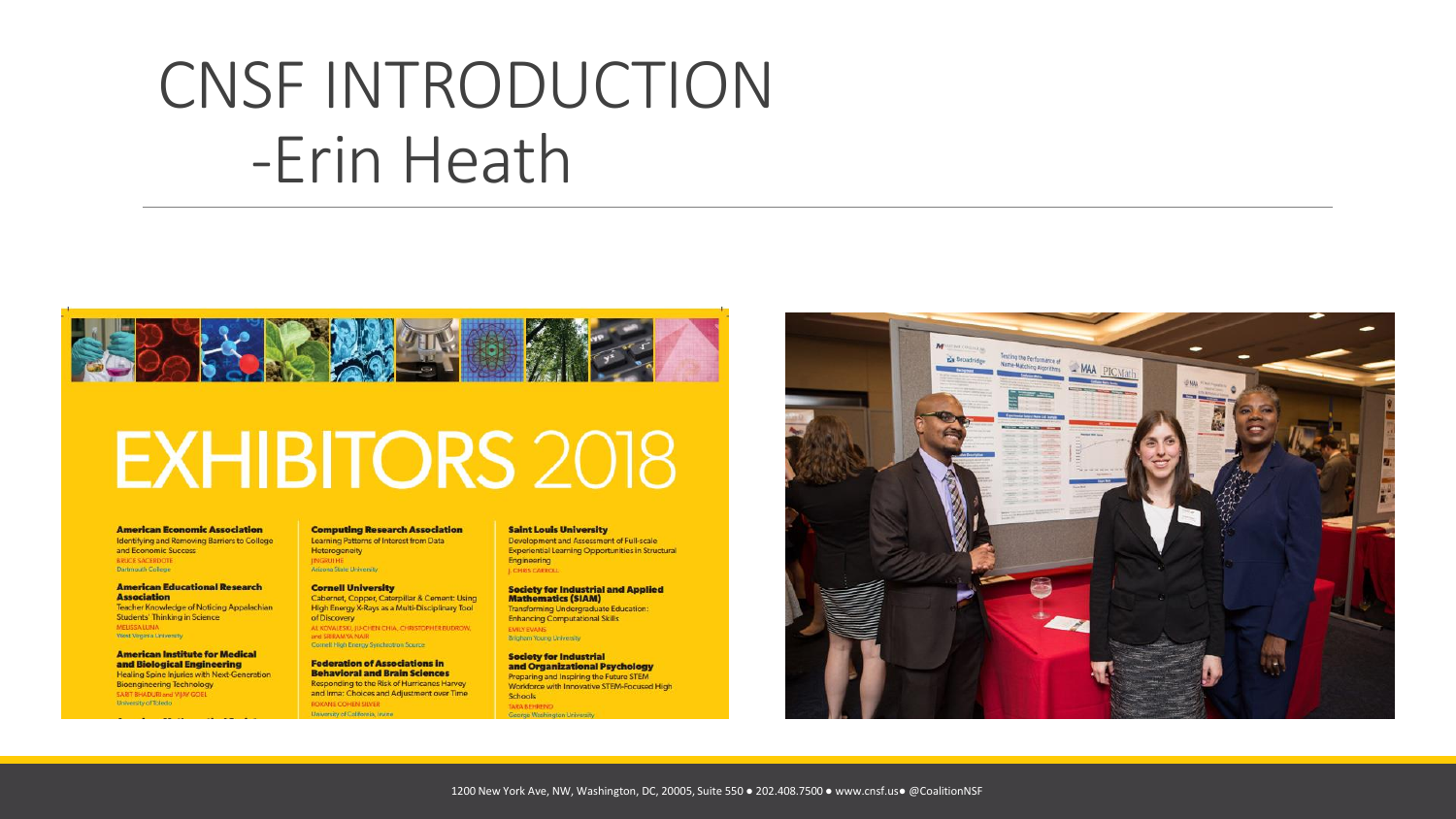•CNSF hopes to see \$8.45 billion in funding for NSF in FY19

- •Senate and House bills reported out of committee but waiting to come before full chambers
	- House \$8.17 billion
	- Senate \$8.09 billion
- •cnsf.us

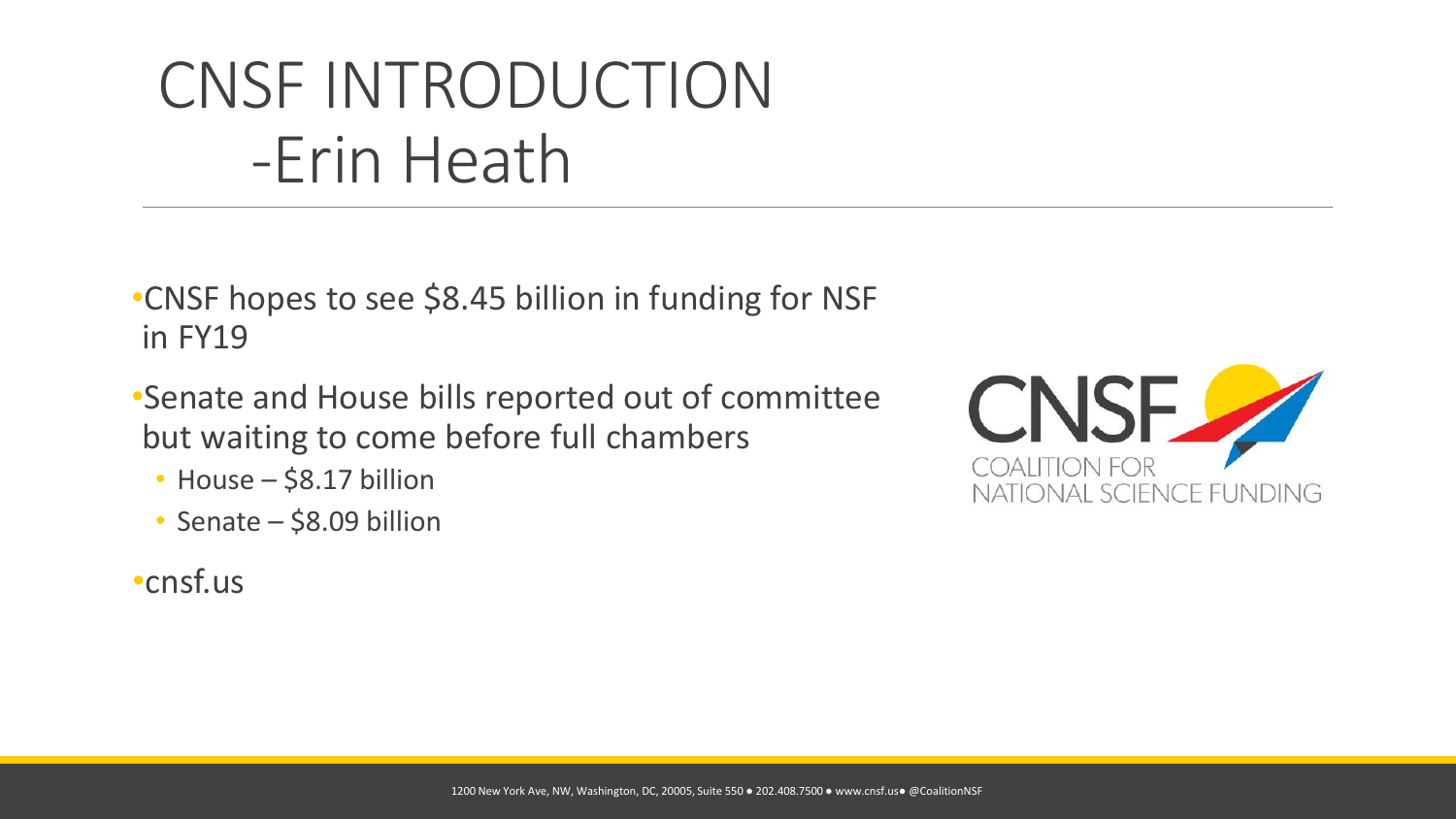- •District activities closer to home and allow for more relevant connections to district
- •What activities
	- Meetings with district offices
	- Hosting staff or Members for site visits
	- Writing op-eds in local papers
	- Start university policy groups
	- Engage university administrators to convey importance of faculty science policy advocacy

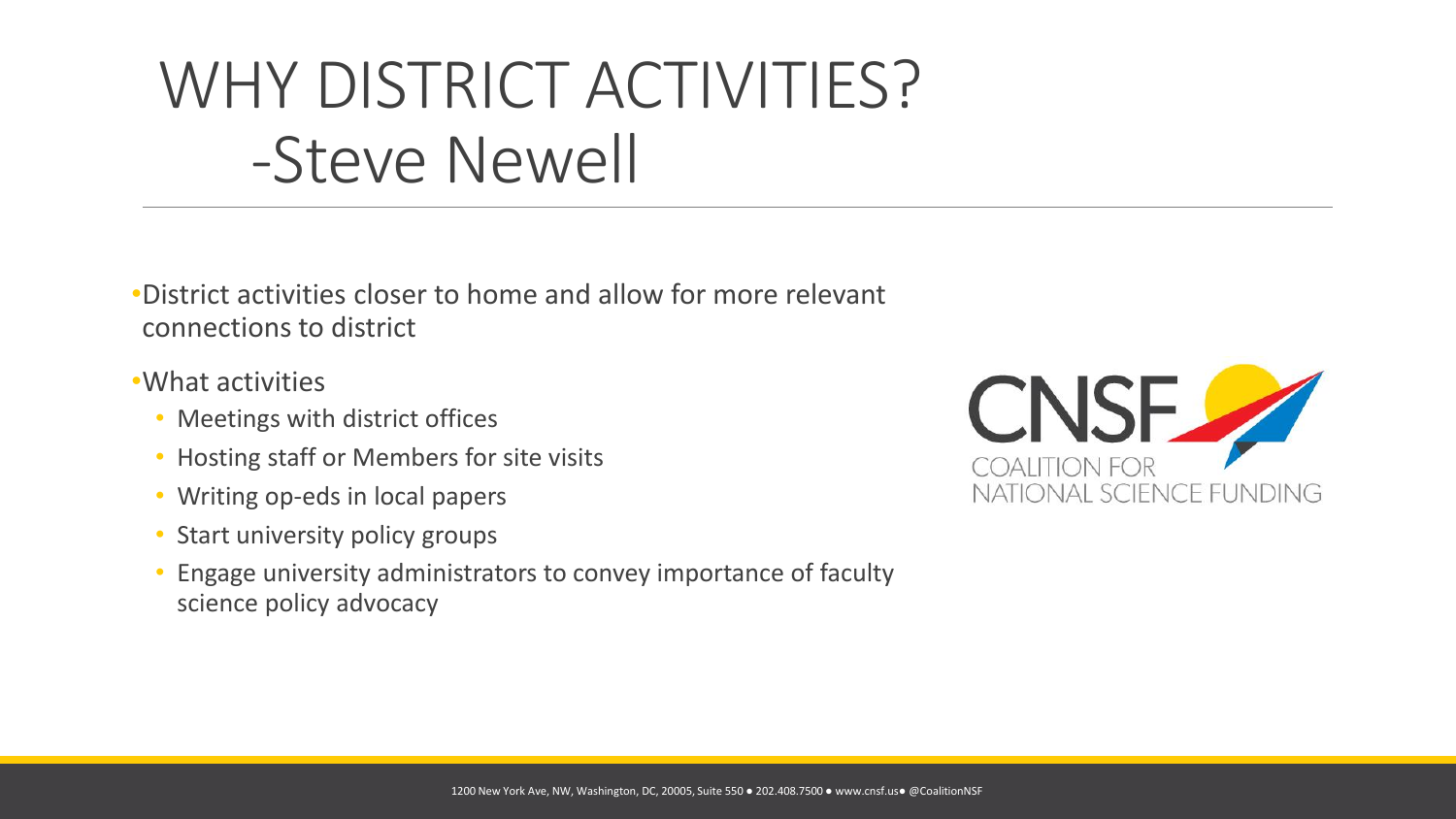- •Reinforce NSF as an issue that constituents care about
- •Strengthen relationships between Members and constituent scientists
- •Provide Members and staff with a more concrete idea of the research process
- •Help foster social media opportunities
- •Grow regional and district level support for scientific research
- •Advocacy training opportunities for supporting staff and students who participate
- •Encourage university administrators to think of advocacy as part of faculty role

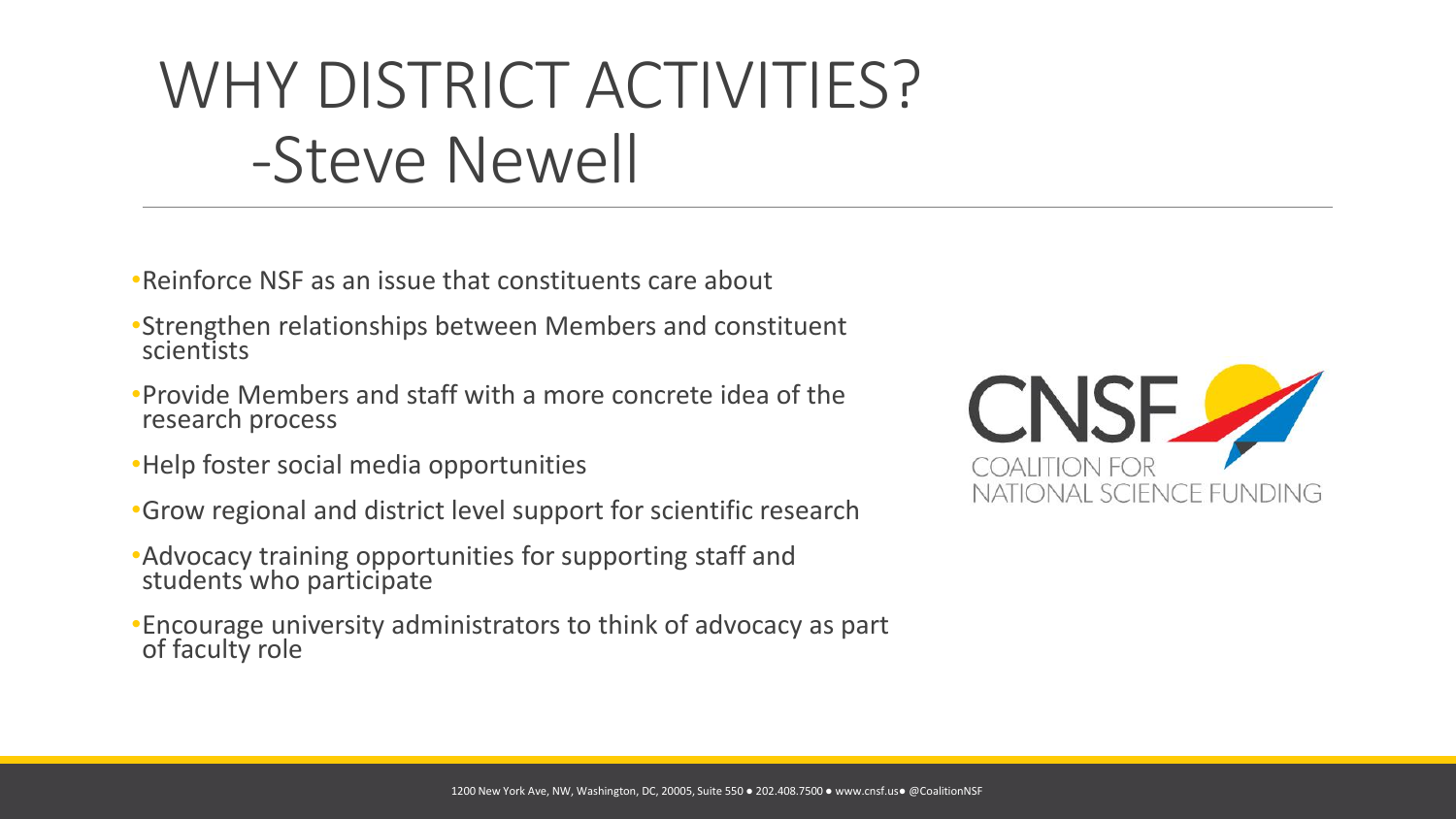- •APA's Stand for Science Campaign
	- 66 psychologists
	- 29 states
	- 71 congressional offices
	- 31 Member meetings
	- 17 site visits
	- 7 Member site meetings

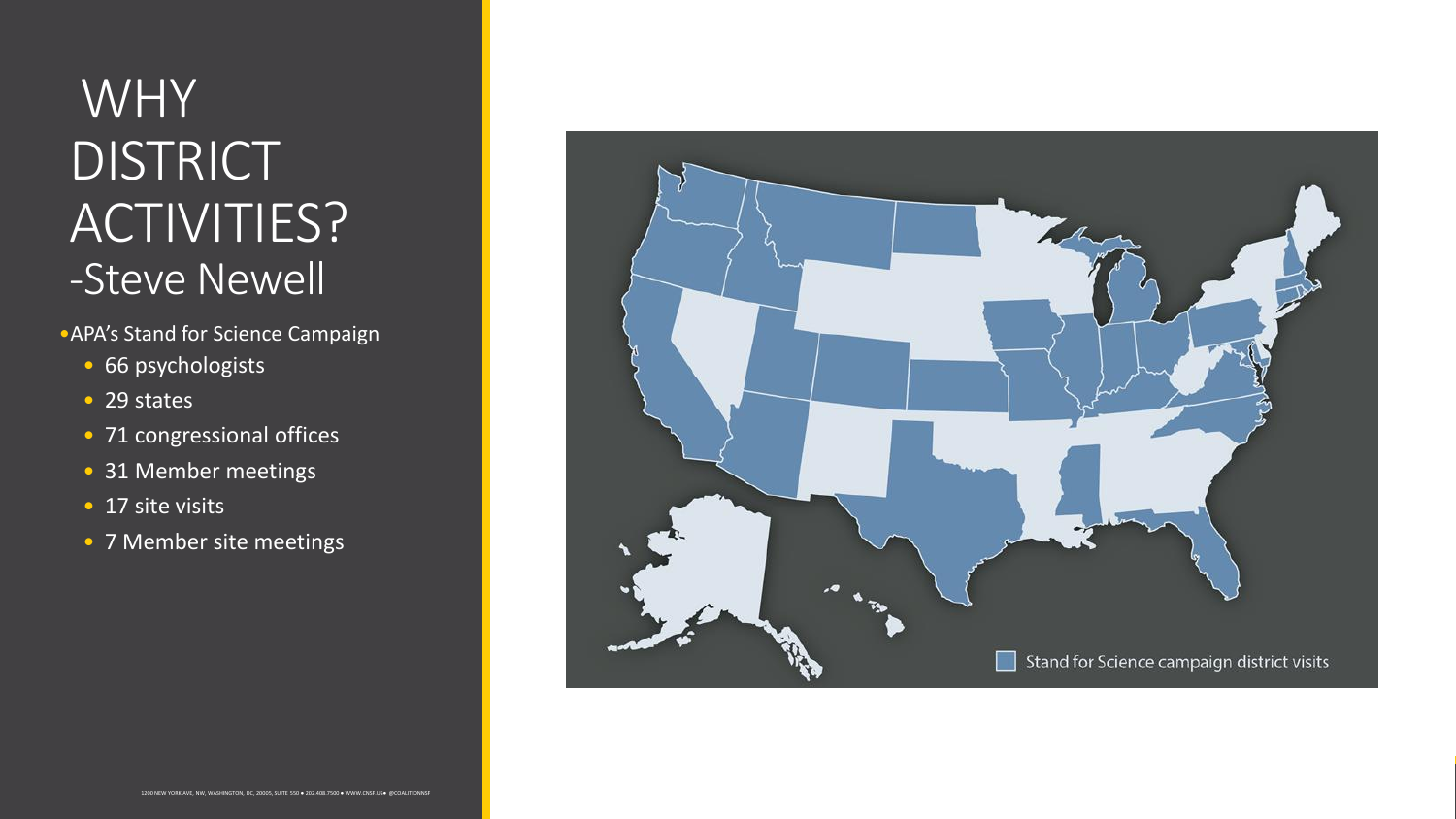

- •Gary Dunbar, PhD, of Central Michigan University (CMU) hosted Sen. Debbie Stabenow's (D-MI) visit to CMU's neuroscience lab.
- •Dunbar discussed why his research is critical for gaining a better understanding of human behavior.
- •"The visit with Senator Stabenow was super! She spoke with many of our students, and was very excited about the research we are doing."
- •Dunbar also underscored the importance of continuing funding for this type of research in order to make any progress in the area of the psychological health of our citizens.
- •"Overall, I think she really enjoyed the visit."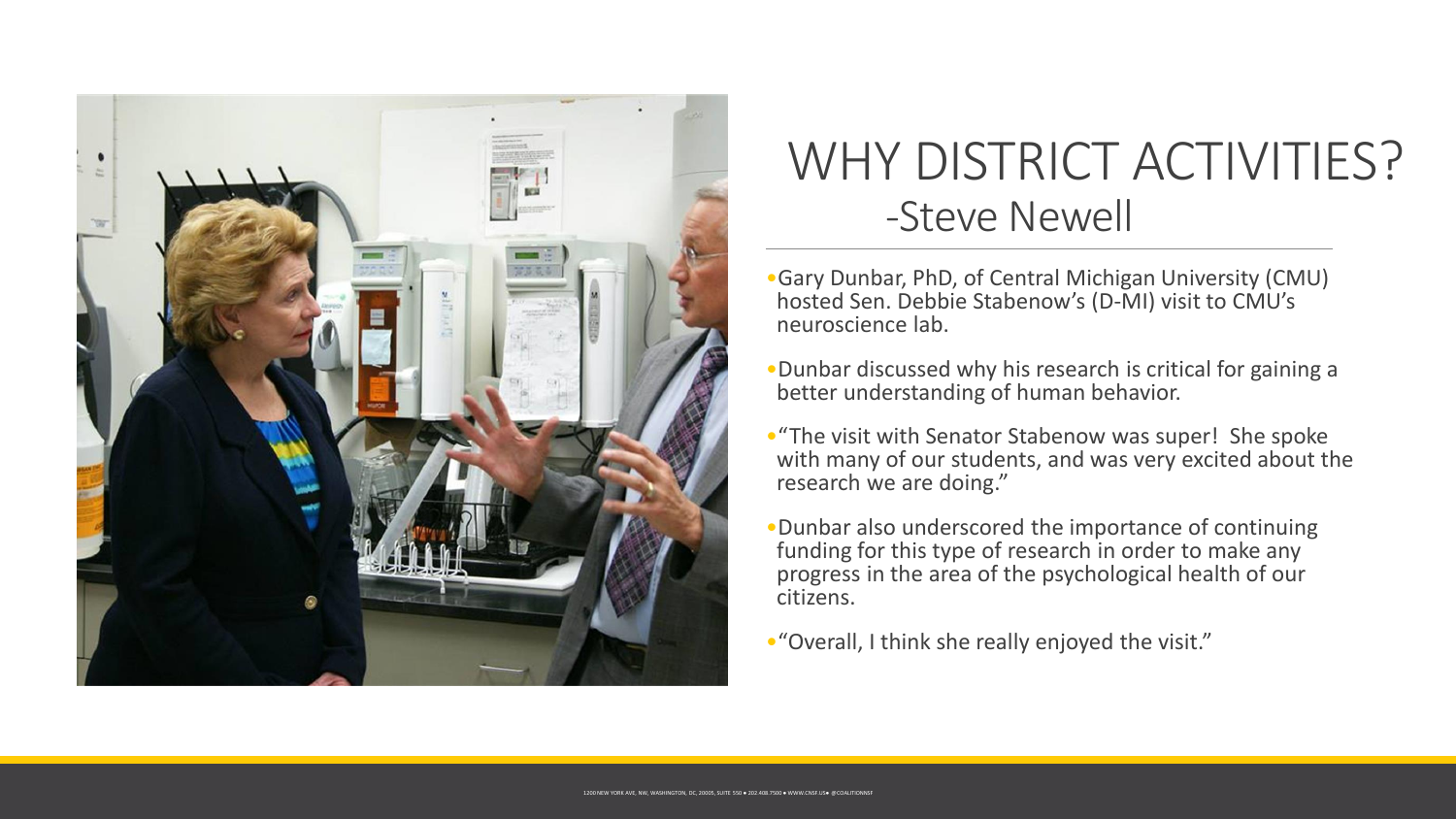•Bryan Cochran, Ph.D. of the University of Montana met with Ryan Zinke (R-MT).

•Cochran discussed his NIDA-funded research on the misuse of prescription drugs, opioids in particular, as well as understanding substance abuse among underserved populations, with an emphasis on the needs of LGBT individuals.

•In addition, he talked about the importance of research funding, particularly for psychological science, as well as the need to protect the scientific peer review process.

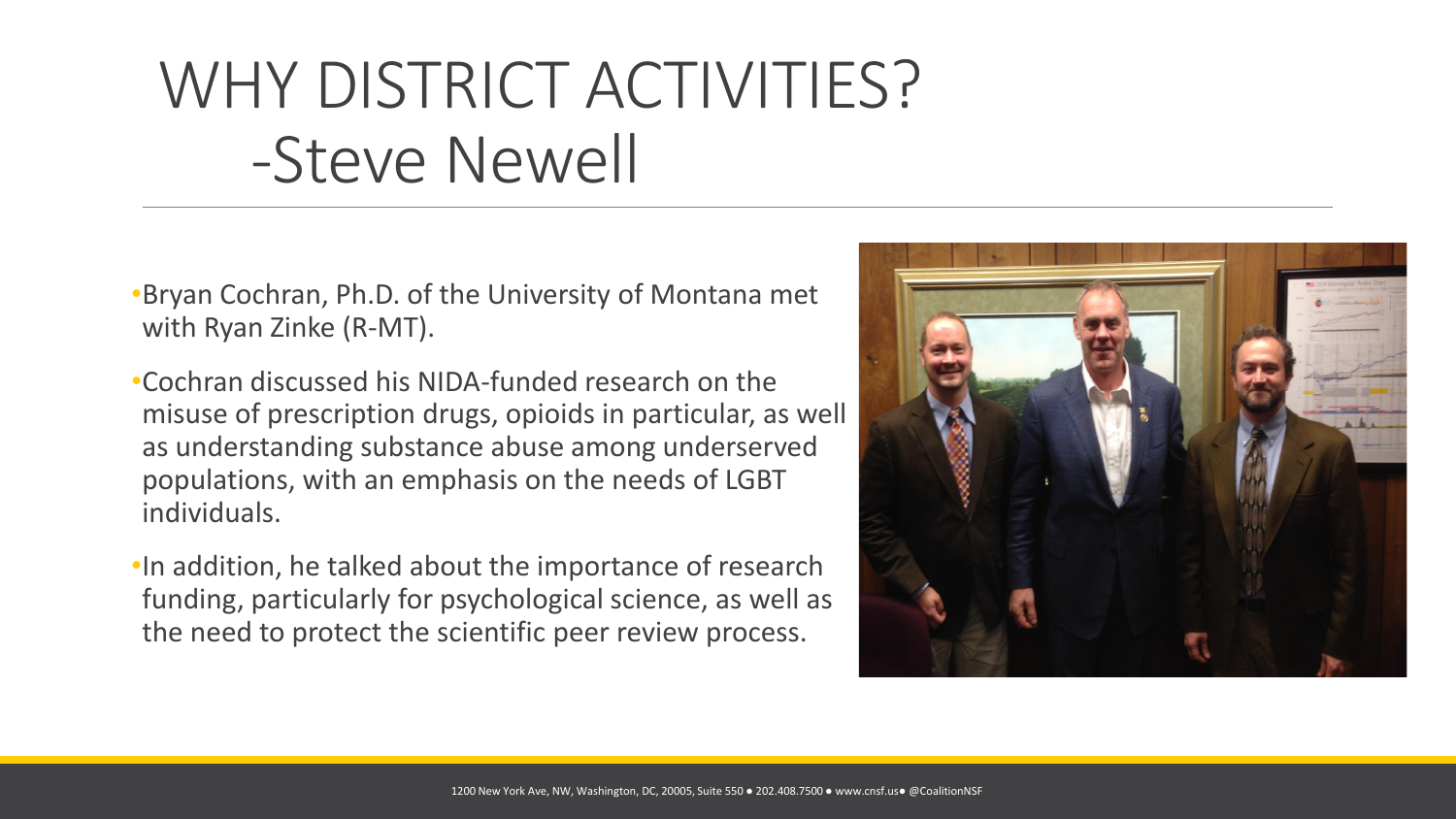#### WHAT TO KNOW ABOUT DISTRICT ACTIVITIES? -CHRISTINA WEST

- •Connect with your university federal relations office before issuing an invitation – every campus has their own process
- •Understand your university's broader federal relations priorities how does this fit in?
- •Benefits of working with your university federal relations office
	- University GR staff have long-standing relationships with their representatives and know who to invite, when to invite them, and what they may be particularly interested in
	- Can provide guidance and advice -AND/OR-
	- Can help facilitate on-campus visits and tours or district/state-office meetings
	- Can ensure compliance with congressional ethics rules
- •Ask the federal relations office about coordinating with communications/public affairs to ensure appropriate media coverage
	- Members love photo-ops



Sen. Lamar Alexander (R-TN) visiting the Vanderbilt lab of Dr. Jim Crowe to learn about his work in Ebola antibodies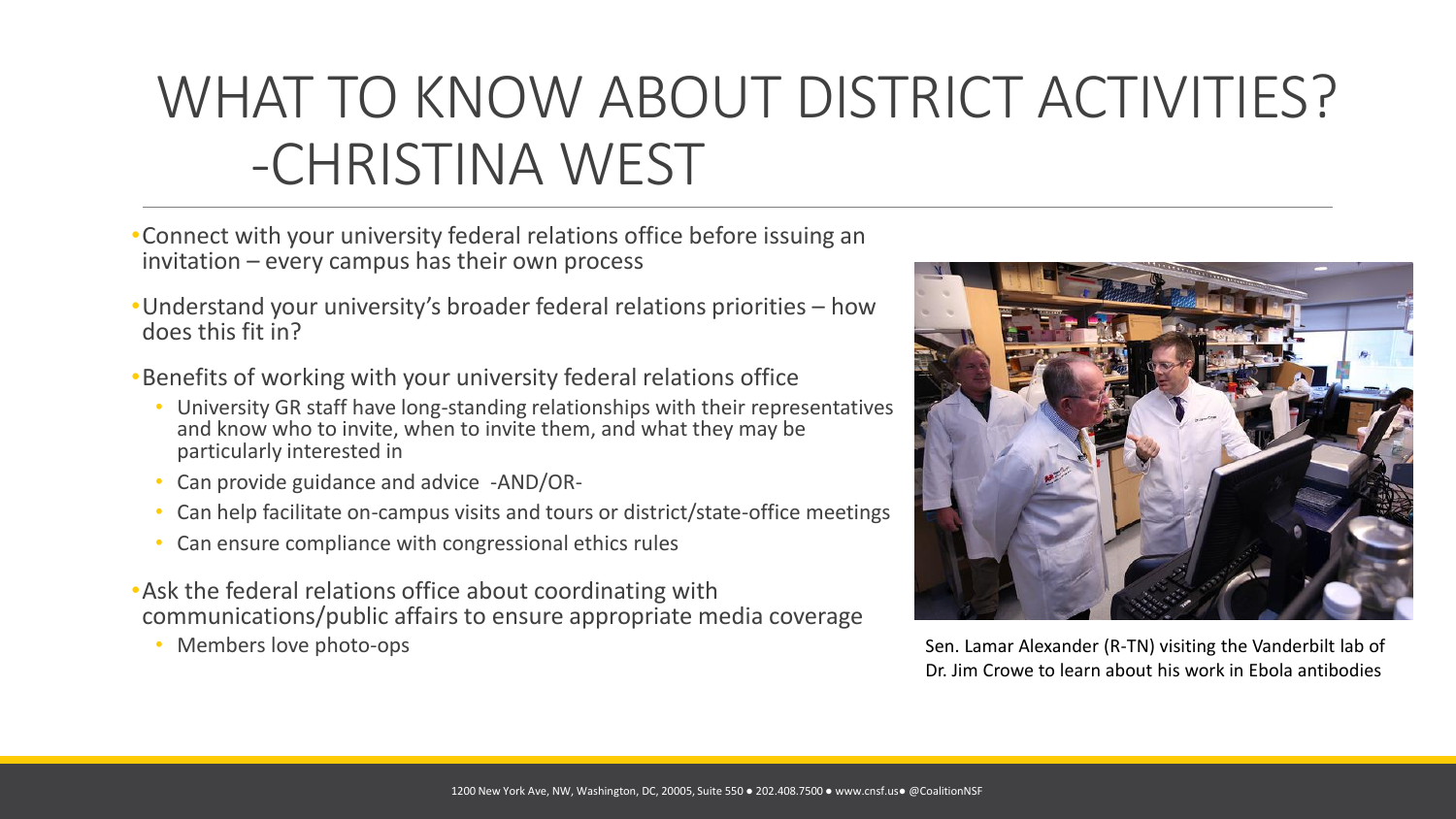#### WHAT TO KNOW ABOUT DISTRICT ACTIVITIES? -CHRISTINA WEST

- •Understand who is visiting and their role there is value in *both* Member and staff visits but they may be different
	- Member?
	- District/state staff?
	- DC staff?
- •Planning a visit to your lab
	- Who is responsible for all the little details?
	- What does a 30 min tour look like?
	- What is most visually appealing? Show, don't tell
	- What story do you want to tell?
	- What is the key takeaway message?
	- Who else should you involve? Students (grad or undergrad)? Post-docs? Other faculty researchers?
	- Prep work pays off!
	- Make sure your lab is ready for a visit!
	- Make sure you follow-up with thank you's



Appropriator Rep. Chuck Fleischmann (R-TN) visiting Vanderbilt's newly opened engineering & science building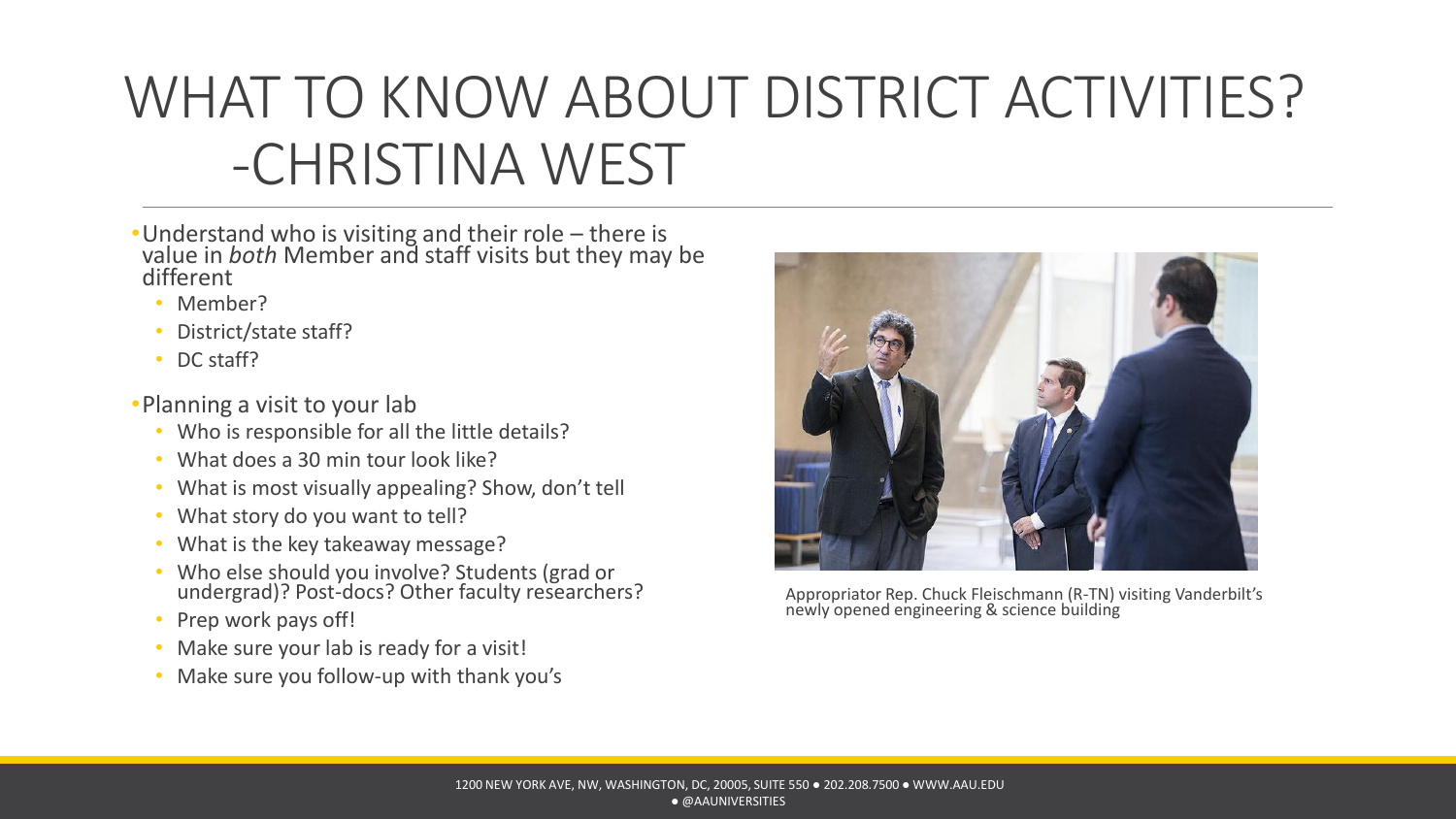## EXPERIENCES IN DISTRICT ADVOCACY? -LEAH PAGNOZZI

#### •Determine your (policy outreach) assets!

- Scientists have access to fascinating networks and labs!
	- Who works around you? In the next building? Down the road?
- Most campuses and workplaces have a built in communication network of newspapers and newsletters
- •Use your research skills to determine your contacts and messaging-staffers are usually the best resource
	- Propose a subject specific tour
	- Email, call, and follow up
	- Contact the state or federal relations department in early and consistently
- •Collaborations, consortiums, graduate student groups, and Google are excellent campus resources
- •Working in a team to share hosting helps spread out the work and costs



Mayor Svante Myrick looks at mouse neural networks in real time with graduate students and post doctoral researchers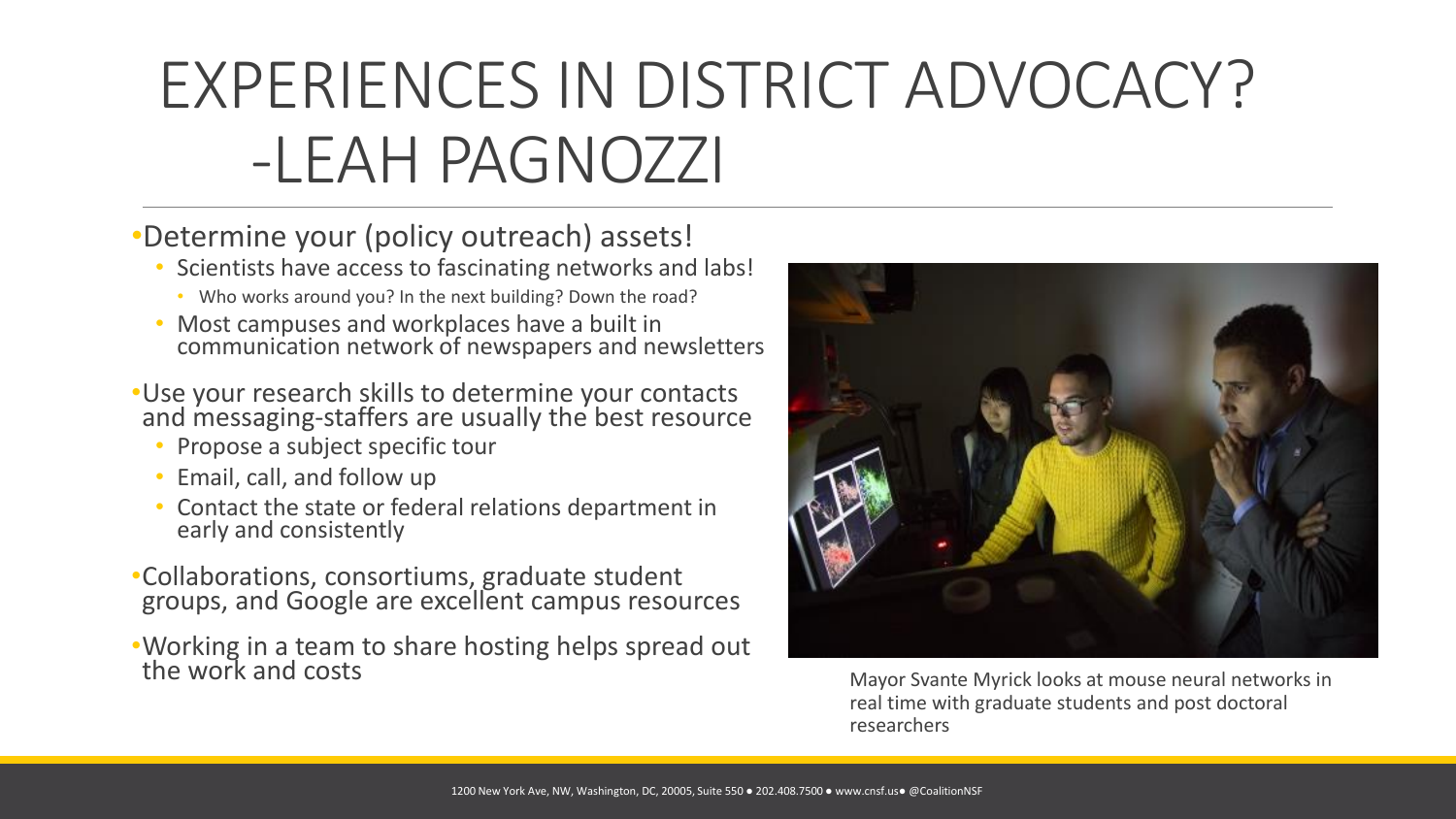# EXPERIENCES IN DISTRICT ADVOCACY? -LEAH PAGNOZZI

- •Our efforts led to the development of Take a Politician to Work Day!
	- Tours are led by graduate students and post doctoral researchers to encourage a long term relationship between representatives and rising scientists
	- Lab tours are sticky experiences
	- Hands on activities
- **After tours we hold an open discussion session** for students and faculty to communicate directly with their representatives
- We make our tour schedule flexible to fit time constraints
- Incorporate diverse representation and compelling people in your event



Mayor Svante Myrick does spatial development testing in the Infant Study and Advanced Imaging labs before meeting with the broader campus for open, informal discussions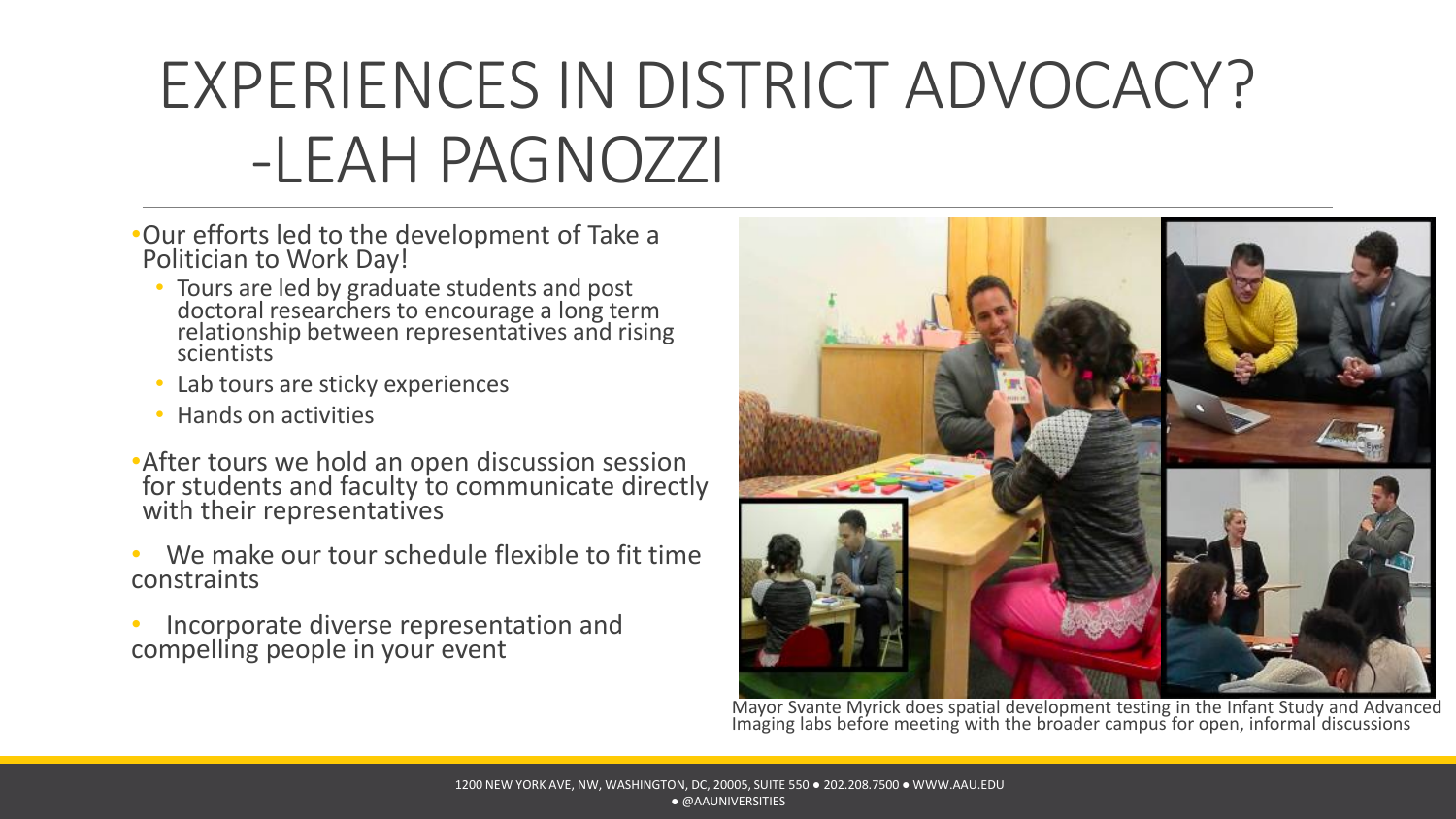## EXPERIENCES IN DISTRICT ADVOCACY? -LEAH PAGNOZZI

- •Many other options to directly engage with your representatives
	- Attend a march
	- Start a science policy happy hour
	- Join a science policy club
	- Go to a town hall meeting
	- Meet with your representatives at home or in DC
	- Write a blog, post on social media, or get active on Twitter (#scipol)
	- Join the school board
	- Write an Op-Ed
	- Call your representatives



State Represetative Barbara Lifton looks at 3D printed meniscus samples with a graduate student